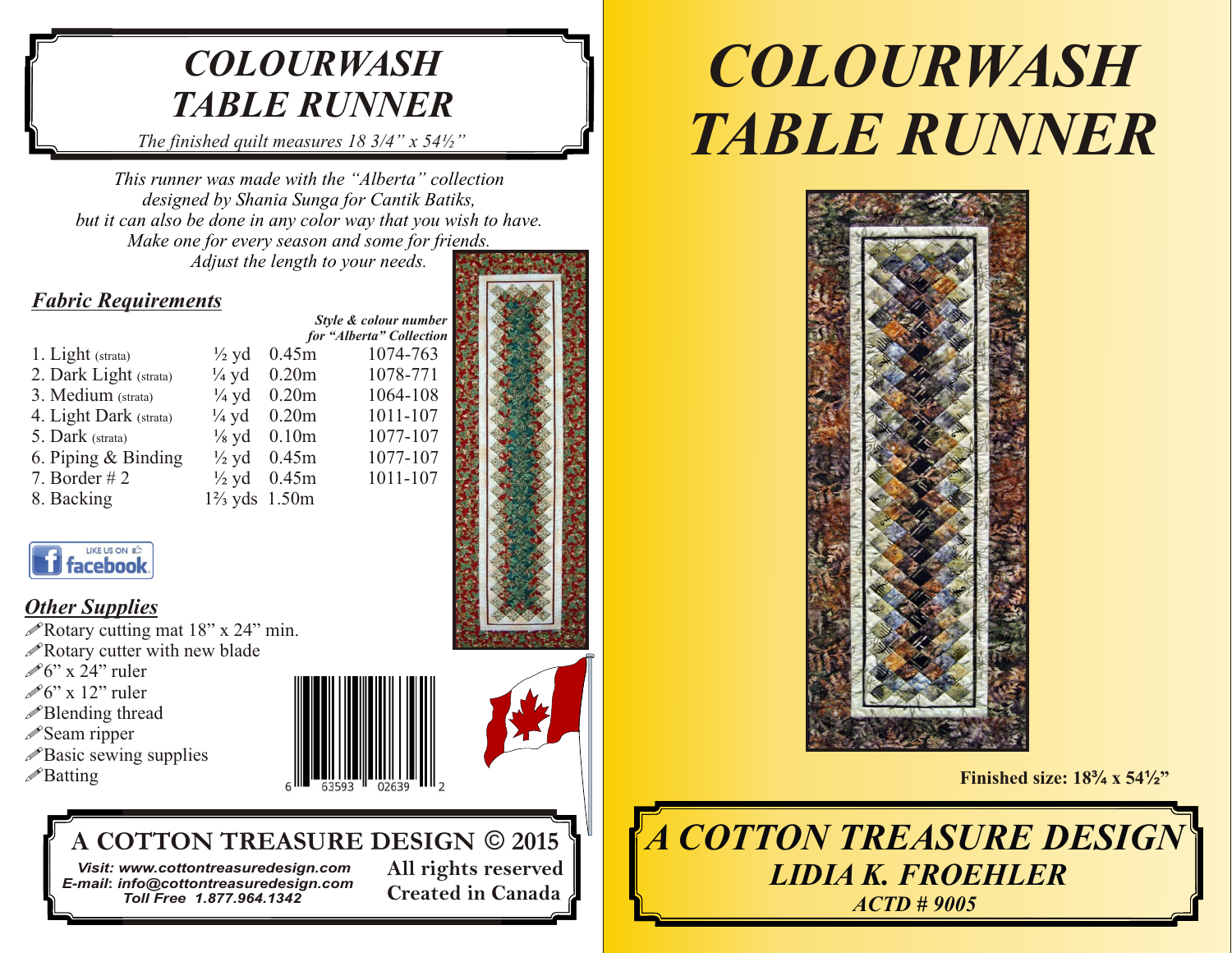*A Cotton Treasure Design*

*Turning Cotton into Treasure \_\_\_\_\_\_\_\_\_\_\_\_\_\_\_\_\_\_\_\_\_\_\_\_\_\_\_\_\_\_\_\_\_\_\_\_\_\_\_\_\_\_\_\_\_\_\_\_\_\_\_\_\_\_\_\_\_\_\_\_\_\_\_\_\_\_\_\_\_\_\_\_*

# Colourwash Table Runner

Please read all instructions before cutting fabric. Seam allowance is ¼" unless otherwise indicated and it is included in cutting instructions.

#### **Cutting Instructions:**

- 1. Fabric # 1 Light
	- cut 2 strips 3½" wide to be used in strata
	- cut 1 strip  $3\frac{1}{2}$ " wide and sub cut into  $12 2$ " x  $3\frac{1}{2}$ " rectangles and 2 - 2" x 4½" rectangles **(D)**
	- cut 3 strips 1½" wide for first border.
- 2. Fabric  $# 2 -$  Dark Light - cut 2 strips 2" wide to be used in strata - cut 1 strip 2" wide and sub cut into  $10 - 2$ " squares
- 3. Fabric  $# 3 \text{Median}$ - cut 2 strips 2" wide to be used in strata - cut 1 strip 2" wide and sub cut into  $6 - 2$ " squares
- 4. Fabric  $#$  4 Light Dark - cut 2 strips 2" wide to be used in strata - cut 1 strip 2" wide and sub cut into  $2 - 2$ " squares
- 5. Fabric  $# 5 Dark$ - cut 1 strip 2" wide to be used in strata
- 6. Fabric  $# 6 -$  Piping & Binding - cut 3 strips 1" wide for piping - cut 4 strips 2¼" wide for binding
- 7. Fabric  $# 7 -$  Second Border - cut 4 strips 4" wide

*All rights reserved. No part of this pattern may be photocopied or reproduced without the expressed consent of Cotton Treasure Design © 2015A Cotton Treasure Design*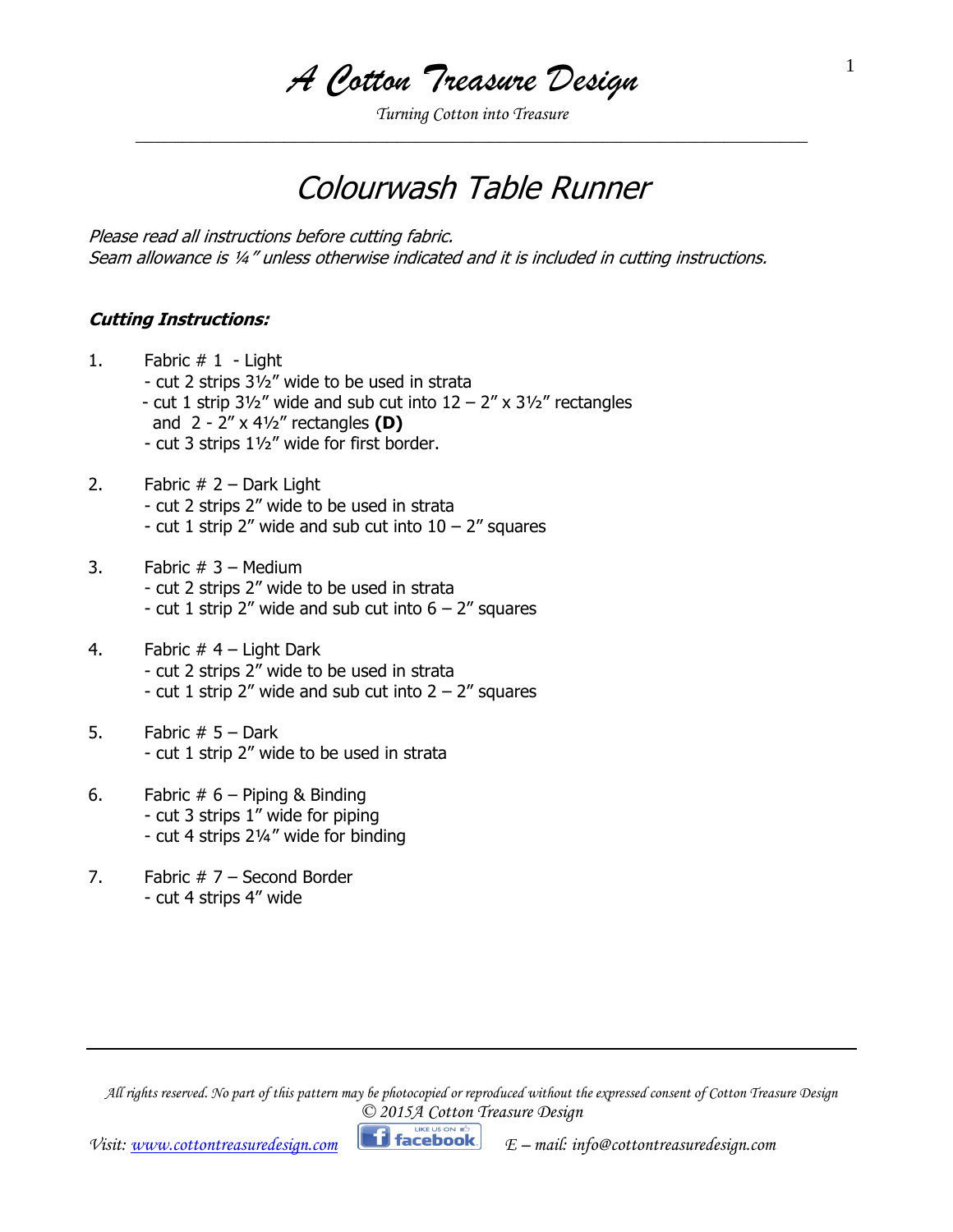*A Cotton Treasure Design*

*Turning Cotton into Treasure \_\_\_\_\_\_\_\_\_\_\_\_\_\_\_\_\_\_\_\_\_\_\_\_\_\_\_\_\_\_\_\_\_\_\_\_\_\_\_\_\_\_\_\_\_\_\_\_\_\_\_\_\_\_\_\_\_\_\_\_\_\_\_\_\_\_\_\_\_\_\_\_*

#### **Piecing Instructions:**

1. Sew the 3½" and 2" wide strips into a strata following the order below:



Press to one side. Cross cut the stratas into  $18 - 2$ " strip sets.

- 2. From the previously cut squares & rectangles make the following strips sets:
	- 2 strip sets with fabric  $\#$  1-2-3-4-3-2-1
	- 2 strip sets with fabric  $\#$  1-2-3-2-1  $\boxed{\phantom{1} \phantom{1} \phantom{1} \phantom{1} \phantom{1} }$  (B)
	- 2 strip sets with fabric  $\#$  1-2-1  $\boxed{\Box \Box \Box}$  (C)
- 3. Sew the rows as per diagram  $\Box$ **B** C **D 18 strip sets with fab. 1-9 in total** Alternate seam allowance orientation so the seams will lock. + **D C B A**
	- Once the above is completed trim excess fabric **¾" away** from the points of fabric # 2.

*All rights reserved. No part of this pattern may be photocopied or reproduced without the expressed consent of Cotton Treasure Design © 2015A Cotton Treasure Design*

*Visit:* [www.cottontreasuredesign.com](http://www.cottontreasuredesign.com/) **Ficebook**  $E$  – mail: info@cottontreasuredesign.com